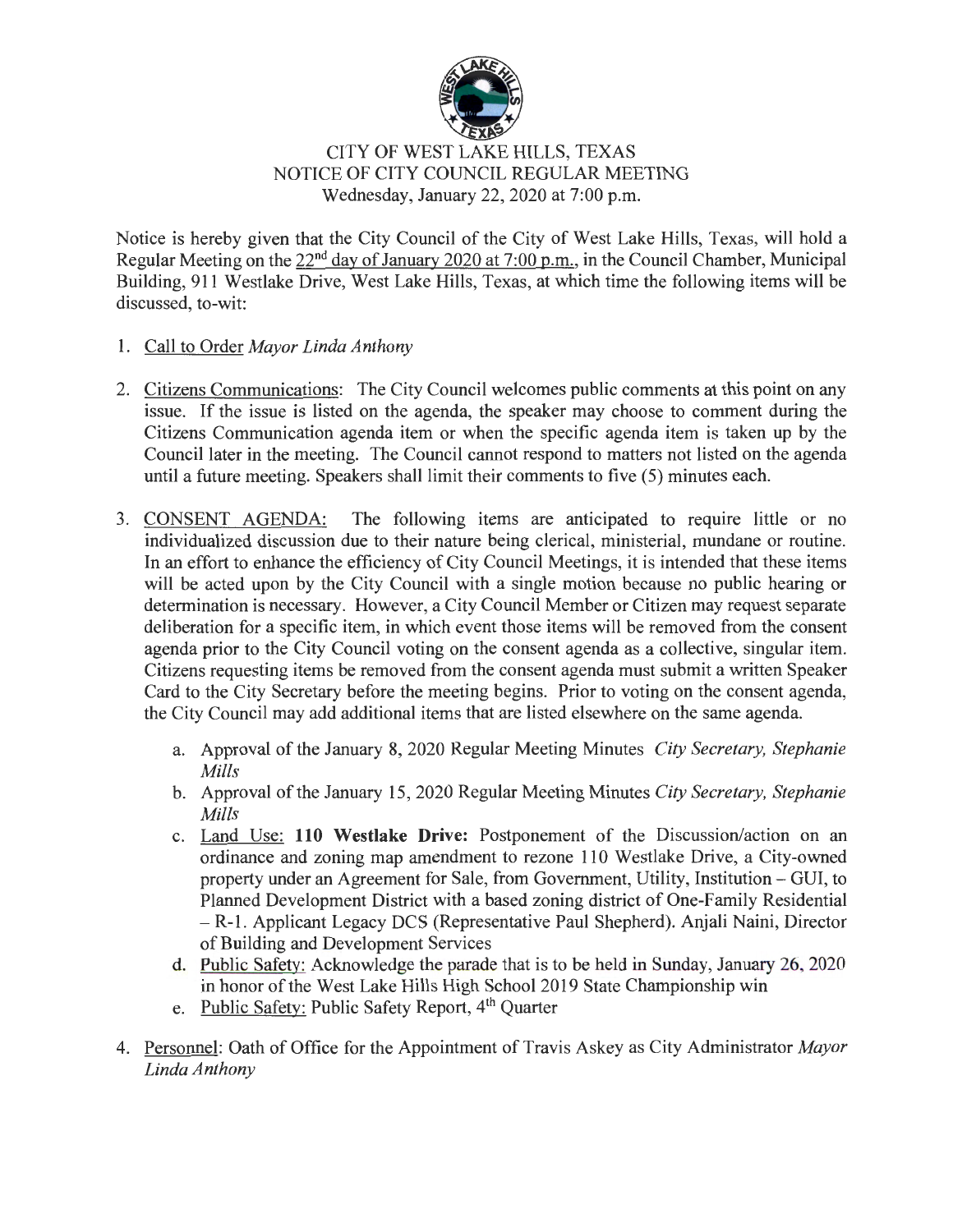- 5. Finance: Final Report and Recommendation from the Bond Advisory Council
	- a. Staff Briefing: *Virgil Flathouse*, *Chair*
	- b. Citizens Communications: All persons wishing to speak on this item shall be heard
	- c. No Action Required, Informational Only
- 6. Land Use Presentation: **1801 Westlake Drive:** Presentation for Possible Future Redevelopment of an Existing Apartment Community from Permit Partners, LLC
	- a. Council Comments and Questions
	- b. Citizens Communications: All persons wishing to speak on this item shall be heard
	- c. No Action Require, Informational only
- 7. Land Use: **110 Westlake Drive:** Discussion/action to consider approving and authorizing the execution of a Drainage Design Reimbursement Agreement with Legacy DCS, LLC, for the reimbursement of all costs and expenses related to the design of drainage improvements on 107 Westlake Drive, and take other appropriate action.
	- a. Executive Session in Accordance with the Authority Contained in Section 551.071 of the Texas Government Code to Consult with the City Attorney
	- b. Staff Briefmg: Anjali Naini, Director Of Building and Development Services
	- c. Citizens Communications: All persons wishing to speak on this item shall be heard
	- d. Deliberation and Action
- 8. Land Use: **110 Westlake Drive:** Discussion/action to consider approving and authorizing the execution of an Offsite Drainage Improvements and Maintenance Agreement with Legacy DCS, LLC, for the construction and maintenance of drainage improvements on 107 Westlake Drive, and take appropriate action
	- a. Executive Session in Accordance with the Authority Contained in Section 551.071 of the Texas Government Code to Consult with the City Attorney
	- b. Staff Briefing: Anjali Naini, Director Of Building and Development Services
	- c. Citizens Communications: All persons wishing to speak on this item shall be heard
	- d. Deliberation and Action
- 9. Land Use: **3520 Bee Cave Road (American Bank)** Discussion/action on a commercial building permit application for an exterior remodel to construct a new terrace. (Article 22.03 ofthe West Lake Hills Code). Applicant Jonathan Perlstein, Aus-Tex Building Consultants.
	- a. StaffBriefing: Anjali Naini, Director of Building and Development Services
	- b. Presentation by Applicant
	- c. Citizens Communications: All persons wishing to speak on this item shall be heard
	- d. Deliberation and Action
- 10. Bond: Discussion regarding the addition of Terrace Mountain Paving and Drainage projects to the May 2020 Bond Election
	- a. Staff Briefing:
	- b. Citizens Communications: All persons wishing to speak on this item shall be heard
	- c. Deliberation and Action
- 11. Executive Session: An Executive Session may be held in accordance with the authority contained in Texas Government Code, Section 551.071 for Consultation with City Attorney Regarding an Update on Cause No. D-1-GN-001858, City of West Lake Hills vs. Yaupon